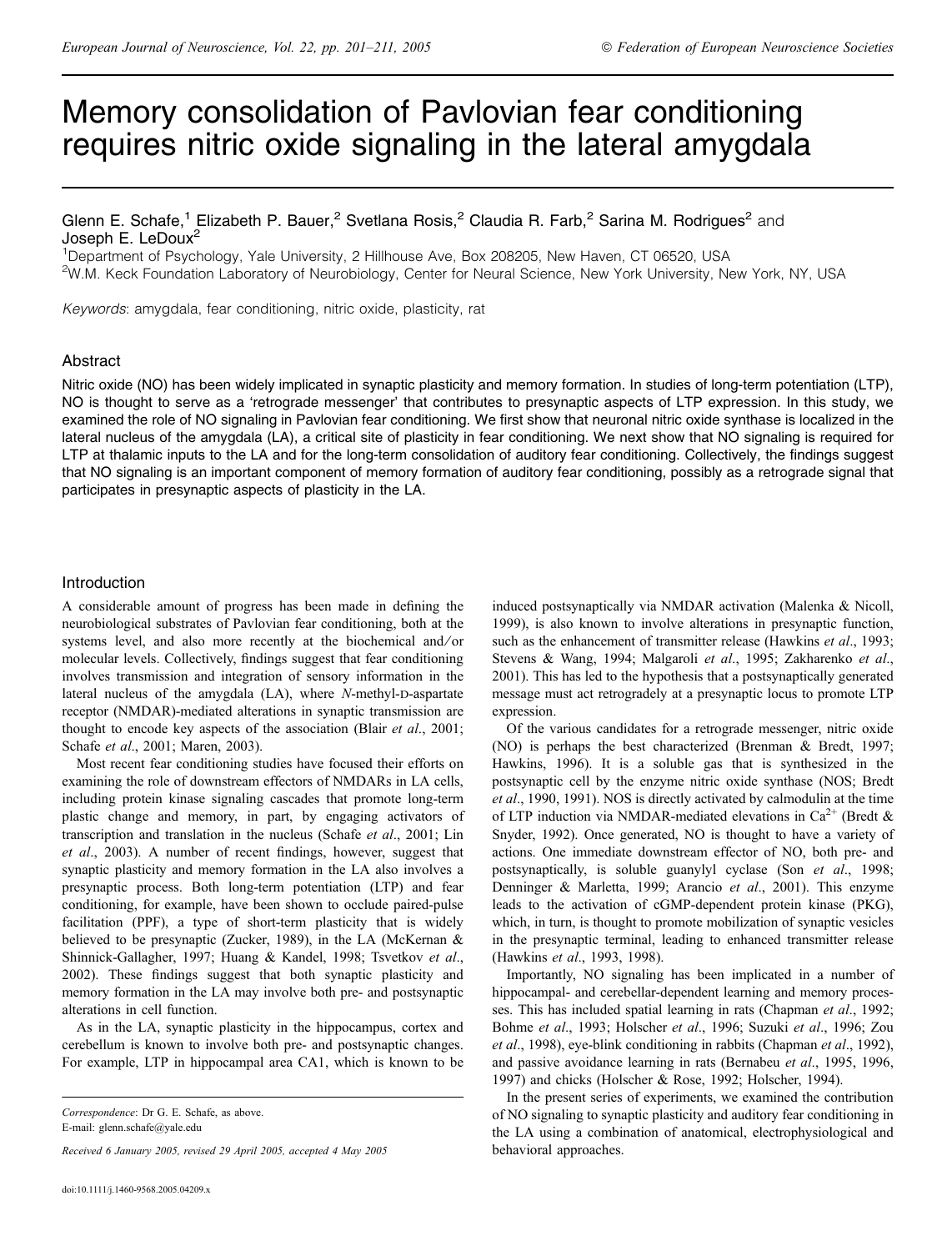## Materials and methods

## **Subjects**

Adult male Sprague–Dawley rats (Hilltop Laboratories, Scottdale, PA, USA) were housed individually in plastic Nalgene cages and maintained on a 12 : 12-h light/dark cycle. Food and water were provided ad libitum throughout the experiment. All procedures were approved by the New York University Animal Care and Use Committee.

#### Immunohistochemistry

For immunohistochemical experiments, adult male rats  $(n = 6)$  were deeply anesthetized with chloral hydrate  $(600 \text{ mg/kg}, i.p.)$  and perfused through the heart with phosphate-buffered saline (PBS) followed by 4% paraformaldehyde in 0.1 m phosphate buffer (PB). Tissue sections containing the amygdala were cut on a Vibratome, rinsed in PBS and blocked in 1% bovine serum albumin (BSA). Sections designated for electron microscopy (EM) were freezethawed (see Farb & LeDoux, 1997, for details). Neuronal NOS immunoreactivity (nNOS-ir) was visualized using a rabbit polyclonal antisera directed against nNOS (1 : 700–2000; Zymed, San Francisco, CA, USA, Z-RNN3; Cat. no. 61-7000), the avidin-biotin ⁄ horseradish peroxidase complex (Vector Elite Kit, Burlingame, CA, USA), and  $3-3'$ -diaminobenzidine (DAB).  $\alpha$ -Calcium/calmodulin-dependent protein kinase II (CaMKII)-ir was visualized using a mouse monoclonal antibody directed against total aCaMKII (1 : 1000; Upstate Biotechnology, Lake Placid, NY, USA), goat anti-mouse conjugated to gold (Ultrasmall gold; Aurion, Wageningen, The Netherlands) and silver enhancement solutions (Aurion or Amersham; Arlington Heights, IL, USA) as previously described (Rodrigues et al., 2004).

Antisera directed against nNOS supplied from different manufacturers were used in preliminary studies. As we found NOS staining to be highly variable, we verified the specificity of these antisera at the light and EM level using nNOS knock-out mice ( $n = 3$ ; 8 weeks old; strain B6; 129S- NOS $I^{mIPl}$ ; Jackson Laboratories, Bar Harbor, ME, USA) and corresponding controls (strain B6; 129SF2/J;  $n = 3$ ).

## Electron microscopy

Tissue sections designated for EM were processed as previously described (Farb & LeDoux, 1997; Rodrigues et al., 2004). In brief, tissue sections containing the amygdala were incubated in osmium tetraoxide  $(OsO<sub>4</sub>)/PB$  (immunogold tissue,  $0.05\%$  Os $O<sub>4</sub>$  for 10 min; peroxidase tissue, 1 h in  $1\%$  OsO<sub>4</sub>). The tissue was then dehydrated and flat- and capsule-embedded in Epon. Digital micrographs were taken from each block from which ultrathin sections (70–80 nm) were cut. Sections were collected on 8–12 nickel grids and the tissue was examined on a JEOL 1200EX electron microscope. Some grids collected from immunogold tissue were briefly counterstained with lead citrate to improve contrast.

We first examined tissue that was single-labeled for nNOS to characterize the subcellular localization of nNOS-ir. A CCD camera was used to take photographs at magnifications of  $30-40000\times$ . Next, nNOS-ir was evaluated in relation to aCaMKII-immunogold dendritic processes. aCaMKII-ir profiles were identified by the presence of at least two silver-intensified gold particles. Analysis was confined to the surface-most portion of the vibratome section because immunogold does not penetrate effectively below the tissue surface.

## Drugs

In the electrophysiological and behavioral experiments, we used the selective NOS inhibitor 7-nitroindazole (7-Ni; Calbiochem, Cat. no. 483400) or the selective NO scavenger 2-(4-carboxyphenyl)-4,4,5, 5-tetramethylimidazoline-1-oxyl-3-oxide (c-PTIO; Tocris, Cat. no. 0772). For behavioral experiments, each drug was dissolved in 100% DMSO to a final stock concentration of 4  $\mu$ g/ $\mu$ L. Prior to infusion into the brain, the drug was diluted 1 : 1 in ACSF, yielding a vehicle of 50% DMSO. This vehicle has been used successfully in previous studies of fear conditioning for localized drug infusions, is well tolerated and appears to be without significant behavioral effect in control animals (Schafe et al., 2000).

#### Slice electrophysiology

Electrophysiological experiments in amygdala slices were conducted as previously described (see Bauer  $et$   $al$ , 2002). Briefly, male Sprague–Dawley rats (3–5 weeks old) were deeply anesthetized with halothane and the brain was rapidly removed and transferred to icecold ACSF containing (in mM): 115 NaCl, 3.3 KCl, 1 MgSO<sub>4</sub>, 2  $CaCl<sub>2</sub>$ , 25.5 NaHCO<sub>3</sub>, 1.2 NaH<sub>2</sub>PO<sub>4</sub> and 25 glucose, equilibrated with 95%  $O<sub>2</sub>/5%$   $CO<sub>2</sub>$ . Between four and six coronal hemisections (400 lm thick) containing the amygdala were cut and recovered in a holding chamber at  $32-34$  °C for 30 min, and were then allowed to return to room temperature for at least another 30 min before recording. An upright microscope equipped with infrared differential interference contrast optics (IR-DIC, Olympus) was used to perform whole-cell patch recordings under visual guidance. Glass recording electrodes were filled with (in mm): 130 K-gluconate, 0.6 EGTA, 2 MgCl<sub>2</sub>, 5 KCl, 10 HEPES, 2 Mg-ATP, 0.3 Na<sub>3</sub>-GTP (pH 7.3, 290– 300 mOsm). The electrodes typically had resistances of 4–8  $M\Omega$ . All cells were allowed to remain at their resting potentials.

Stimuli (150 µs duration) were delivered through bipolar stainless steel electrodes placed in the ventral striatum, just medial to LA. This stimulating protocol activates fibers that originate, at least in part, in the auditory thalamus (Weisskopf et al., 1999). The stimulation intensity was kept at a minimum and adjusted for each cell (between 80 and 140  $\mu$ A) to produce a reliable EPSP without also recruiting polysynaptic responses or spiking. Baseline responses were monitored at 0.1 Hz for 10 min prior to tetanus. Following baseline recording, LTP was induced by a 30-Hz tetanus (100 stimuli, given twice with a 20-s inter-train interval). This LTP induction protocol is known to produce a reliable, NMDAR-dependent LTP in the LA (Bauer et al., 2002). For each cell, the stimulation intensity for LTP induction was the same as that used to elicit baseline EPSPs.

Picrotoxin (50  $\mu$ M; Sigma) was included in the bath in all experiments to block fast GABAergic transmission, but was not observed to produce epileptiform bursting in the LA. Drugs were made up in DMSO stock solution and diluted 1000 times into the superfusing ACSF, yielding a final concentration of  $7$ -Ni of  $30 \mu$ M and of c-PTIO of  $25 \mu M$ . Pilot experiments determined that these concentrations of 7-Ni and c-PTIO effectively impaired LTP in the LA without having significant effect on the slope and amplitude of evoked EPSPs alone. In each experiment, drugs were bath applied approximately 10–20 min before recordings began, making the total time between drug application and LTP induction approximately 20– 30 min for each cell. Each slice was recorded from only once, and thus control and drug cells were always from different slices. Typically, both vehicle and drug conditions were run from separate slices from the same animal on the same day.

In all experiments, the initial slope of the EPSP was measured, and LTP for each time point was expressed as a percentage of the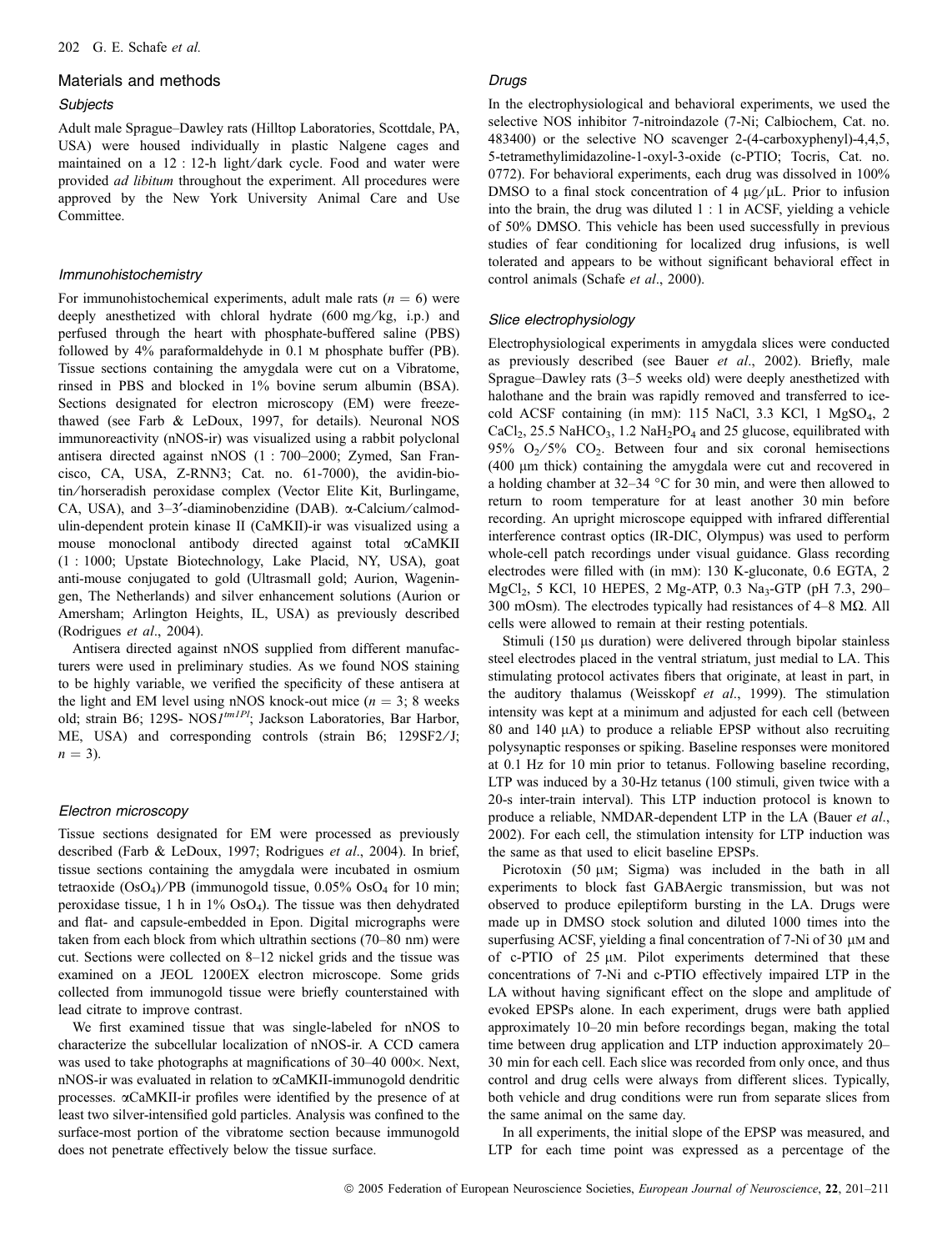pre-induction baseline. For analysis, EPSP slopes during the last 10 min of the recording session were compared with the last 5 min of the baseline period using Student's t-tests.

## Behavioral procedures

Behavioral procedures were conducted as previously described (Schafe & LeDoux, 2000; Schafe et al., 2000). Under Nembutal anesthesia (45 mg/kg; i.p.), rats were first implanted bilaterally with 26-gauge stainless steel guide cannulas aimed at the LA (Schafe & LeDoux, 2000). The guide cannulas were fixed to screws in the skull using a mixture of acrylic and dental cement, and a 33-gauge dummy cannula was inserted into each guide to prevent clogging. All surgical procedures were conducted in accordance with the NIH Guide for the Care and Use of Experimental Animals and were approved by the New York University Animal Care and Use Committee. Rats were given at least 5 days to recover prior to experimental procedures.

On the day prior to conditioning, rats were habituated to the conditioning chamber for a minimum of 10–15 min and to dummy cannula removal. On the conditioning day, rats were given an intra-LA infusion of either 0.5 µL 50% DMSO (vehicle) or one of several doses of 7-Ni in 50% DMSO (1.0, 0.1 or 0.01 µg per side in 0.5 µL; 0.25  $\mu$ L/min) or c-PTIO (1  $\mu$ g per side in 50% DMSO). Injectors remained in the cannulas for 1 min after drug infusion to allow diffusion of the drug from the tip. Thirty minutes following drug infusions, rats were trained with either one or five conditioning trials. Single-trial fear conditioning consisted of a 30-s, 5-kHz, 80-dB tone that co-terminated with a 1.0-s, 1.5-mA foot shock. Multiple-trial fear conditioning consisted of a 20-s, 5-kHz, 80-dB tone that co-terminated with a 0.5-s, 1.0-mA foot shock [inter-trial interval  $(ITI) = 120$  s]. Rats were allowed to explore the chamber for  $\sim$ 120 s before conditioning began.

Testing for conditioned fear responses (freezing) in rats conditioned with a single trial were conducted 24 h following conditioning. For this test, rats were placed in a distinctive environment (see Schafe & LeDoux, 2000, for details) and exposed to eight conditioned stimulus (CS) tones after a 120-s delay (5 kHz, 80 dB, 30 s; ITI = 120 s), respectively. For rats conditioned with five trials, testing occurred 1, 3, 6 (three tones each test) and 24 h (ten tones) later (5 kHz, 80 dB, 20 s). Total time freezing during the CS presentations were scored for each rat, and this number was expressed as a percentage of the total CS presentation time. All data were analysed with anova and Duncan's *post-hoc t-tests.* Differences were considered significant at  $P < 0.05$ .

For reactivation and reconsolidation experiments, rats were conditioned with five pairings as before. Twenty-four hours later, they were infused with either vehicle (50% DMSO;  $0.5 \mu L$ ) or the highest dose of 7-Ni (1 µg per side) or c-PTIO (1 µg per side). Thirty minutes later, they were exposed to a single test (reactivation) trial (5 kHz, 80 dB, 20 s). To assess memory retention following infusion and reactivation, rats were again tested at 1 and 24 h after the reactivation session (three and eight tones, respectively).

At the end of each behavioral experiment, rats were killed by an overdose of chloral hydrate (600 mg/kg) and perfused with 10% buffered formalin. Nissl staining and light microscopy were used to verify the location of the cannula tips within the amygdala.

## **Results**

## Anatomical localization of nNOS in the LA

Previous studies have shown that nNOS is widely distributed in cerebellar, cortical and subcortical regions, including the hippocampus,

hypothalamus and striatum (Bredt et al., 1990, 1991; Rodrigo et al., 1994). Early studies failed to find evidence of nNOS in CA1 pyramidal cells or dendrites, which proved troubling for the hypothesis that NO could serve as a retrograde messenger in stratum radiatum (Bredt et al., 1991). Later studies, however, using more gentle fixation methods did find evidence of nNOS in CA1 pyramidal cells, their apical dendrites and spines (Wendland et al., 1994; Burette et al., 2002). In this first series of experiments, we have therefore systematically examined the distribution of nNOS in the LA with respect to its localization in excitatory cells and spines. Our first goal was to examine the distribution of nNOS in the LA using light and electron microscopy. We next combined double labeling of nNOS and aCaMKII, a marker of excitatory neurons (McDonald et al., 2002), with EM to determine whether nNOS was localized in excitatory projection neurons in the LA, or whether it was confined to interneurons.

#### Localization of nNOS in the LA

The light-level distribution of nNOS within the LA is shown in Fig. 1a. Consistent with previous reports (Rodrigo et al., 1994), many labeled cells were observed scattered across the LA, and the number and intensity of labeled cells was similar across the different LA subregions. Staining was also observed in the basal nucleus of the amygdala, where labeling in the magnocellular division was frequently lighter than staining in the parvicellular division. Scattered cells were also observed in the intercalated cell masses, and in the amygdala–striatal transition zone. Staining was consistently absent or sparse within the central nucleus of the amygdala.

Higher magnification optics revealed that many nNOS-ir cells in the LA are multipolar, with several dendrites emanating from their cell bodies, morphological characteristics that are common to interneurons (Fig. 1b). Many punctate processes were also seen. Using EM, nNOS-ir was seen in somata, large and small dendrites, dendritic spines and axon terminals. Endothelial cells were occasionally stained, but glial labeling was not observed. Many nNOS-ir somata had the morphological features of interneurons, e.g. invaginated nuclei and abundant cytoplasm (Carlsen, 1988). In other cases, however, nNOS-ir cells were observed to have a thin rim of cytoplasm and their nuclei lacked folds, features associated with excitatory projection cells. Sometimes, nNOS-ir was observed in the spine but not the dendrite to which it belonged. nNOS-ir terminals were also observed to form symmetric and asymmetric synaptic junctions onto dendrites, spines and somata. Furthermore, some nNOS-ir terminals formed synaptic associations with NOS-ir-labeled **dendrites** 

#### nNOS and *a*CaMKII dual labeling

To examine further the distribution of nNOS in the LA at the EM level, we combined nNOS labeling with that of aCaMKII, which has been shown in previous studies to be a reliable marker of excitatory neurons (McDonald et al., 2002). To perform dual immunolabeling, we used peroxidase methods for nNOS and immunogold for aCaMKII (Rodrigues et al., 2004). By lower-power EM, nNOS and aCaMKII staining appeared largely segregated into two different populations of cells. At higher magnification, however, dual label was also observed in large and small dendrites. Dual labeled dendritic spines were also observed (Fig. 1c). This latter finding provides the first evidence that nNOS is anatomically localized in spines of LA pyramidal neurons, and supports the possibility that retrograde release of NO from LA spines may promote presynaptic aspects of plasticity and memory formation.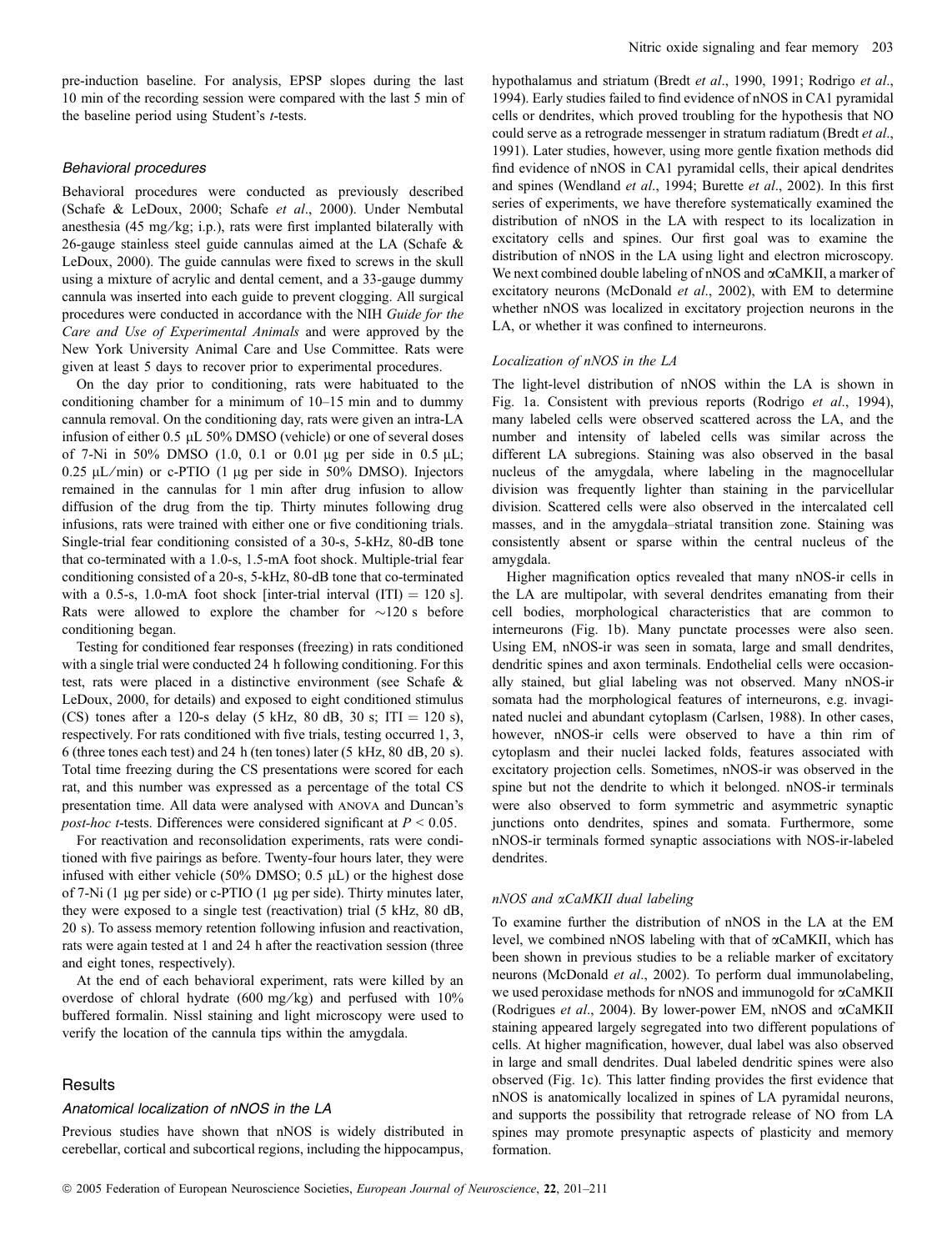

Fig. 1. Localization of nNOS in the LA. (a) Low-power micrograph showing the distribution of nNOS-ir cells in the LA and adjacent regions. The trapezoid depicts the region that was sampled for EM analysis. The asterisk corresponds to area shown at higher magnification in (b). (b) Higher-power Nomarski optics reveal labeled nNOS-ir cells in the LA, their dendrites (arrowheads) and punctuate processes (arrows). (c) A terminal (T) forms an asymmetric synapse (asterisks) onto an nNOS- and  $\alpha$ CaMKII-ir dually labeled spine (DLSp). Scale bars, 100  $\mu$ m (a), 50  $\mu$ m (b) and 250 nm (c).

## Bath application of an inhibitor of NOS or of a scavenger of NO impairs LTP at thalamic inputs to the LA

Previous studies using both pharmacological and molecular–genetic methods have shown that nNOS is required for synaptic plasticity, including LTP and LTD, in the hippocampus, cortex and cerebellum. Pharmacological inhibition, for example, of NOS activation impairs LTP in hippocampal area CA1 (Zhuo et al., 1994; Doyle et al., 1996; Son et al., 1998; Lu et al., 1999; Monfort et al., 2002). Conversely, bath application of exogenous NO combined with weak tetanic stimulation, which would not produce LTP alone, induces long-lasting LTP (Zhuo et al., 1994; Son et al., 1998; Lu et al., 1999; Lu & Hawkins, 2002). Inhibition of NOS activity is equally effective at impairing LTP whether the NOS inhibitor is injected directly into the postsynaptic cell or perfused over the entire slice, suggesting that the critical activation of NOS occurs postsynaptically (Schuman & Madison, 1991; Arancio et al., 1996; Ko & Kelly, 1999). However, NO is thought to act presynaptically, at least in part, because bath application of membrane-impermeable scavengers of NO also impairs LTP in area CA1 (Schuman & Madison, 1991; Haley et al., 1992; Ko & Kelly, 1999).

In this second series of experiments, we used in vitro recording methods to examine the role of NO signaling in LTP at thalamic input synapses to the LA. To that end, we used two distinct pharmacological compounds: the NOS inhibitor  $7-Ni$  (30  $\mu$ M) and the selective NO scavenger c-PTIO  $(25 \mu M)$ , which is reportedly membrane-impermeable (Ko & Kelly, 1999). 7-Ni or c-PTIO were applied to amygdala slices prior to delivering a 30-Hz tetanus, a type of LTP induction protocol that, in the LA, is known to be NMDAR-dependent (Bauer et al., 2002). In these experiments, we stimulated fibers coursing through the ventral striatum just medial to the LA that contain, in part, projections from the auditory thalamus (Fig. 2a; Weisskopf et al., 1999). Furthermore, to evaluate the effect of LTP on PPF in this pathway, we examined PPF in control cells before, 30 and 60 min after LTP induction. At each time point, cells received 8–10 paired pulses separated by 10 s. The interpulse interval was 50 ms.

Results showed that both 7-Ni and c-PTIO impaired LTP at thalamic inputs to the LA. In the 7-Ni experiment, the control group showed  $146.8 \pm 6.8\%$  potentiation, which was significantly different from baseline ( $t_7 = 8.35$ ,  $P < 0.01$ ). Cells treated with 30  $\mu$ m 7-Ni showed  $95 \pm 6.4\%$  potentiation, which was not significantly different from baseline ( $t_7 = 0.96$ ,  $P > 0.05$ ), but was significantly different from controls  $(t_{14} = 5.47, P < 0.01;$  Fig. 2d). In the c-PTIO experiment, the control group showed  $166.9 \pm 18\%$  potentiation, which was significantly different from baseline  $(t_6 = 3.35,$  $P < 0.05$ ). Cells treated with 25  $\mu$ M c-PTIO showed 110 ± 13% potentiation, which was not significantly different from baseline  $(t_6 = 0.76, P > 0.05)$ , but was significantly different from controls  $(t_{12} = 2.52, P \le 0.05;$  Fig. 2e). In addition, LTP induction in control cells was shown to lead to a significant occlusion in PPF at thalamic inputs to the LA (Fig. 2b). Before LTP induction, PPF was  $1.34 \pm 0.09$  (a 34% increase in the second pulse relative to the first). At 30 min after LTP induction, PPF was  $1.01 \pm 0.06$ , which was significantly different from PPF before LTP ( $t_{11} = 3.52, P \le 0.01$ ). Similarly, at 60 min after LTP induction, PPF was  $1.00 \pm 0.05$ , which was also significantly different from PPF before LTP ( $t_{11} = 3.85$ ,  $P \le 0.01$ ). To examine the relationship between PPF and LTP further, we performed a regression analysis on the amount of LTP and the percentage of occlusion of PPF in each cell 60 min after LTP induction. The findings revealed a significant correlation between the two measures ( $r = 0.60$ ,  $F_{1,10} = 5.61$ ,  $P < 0.05$ ; Fig. 2c). Collectively, this pattern of findings suggests that LTP at thalamic inputs to the LA has a presynaptic component (Zucker, 1989).

To determine whether either drug affected baseline synaptic transmission in the LA, we examined the effects of bath application of 30  $\mu$ m 7-Ni (n = 6 cells) or 25  $\mu$ m c-PTIO (n = 5 cells) on the initial slope and amplitude of EPSPs induced by thalamic stimulation (data not shown). Each drug was added to the bath after a baseline period of at least 10 min. An analysis of the initial slope of the EPSPs 25–30 min after 7-Ni application showed no significant effect of the drug (101.6  $\pm$  7% of baseline), which was not significantly different from baseline ( $t_5 = 0.17$ ,  $P > 0.05$ ). Bath application of c-PTIO also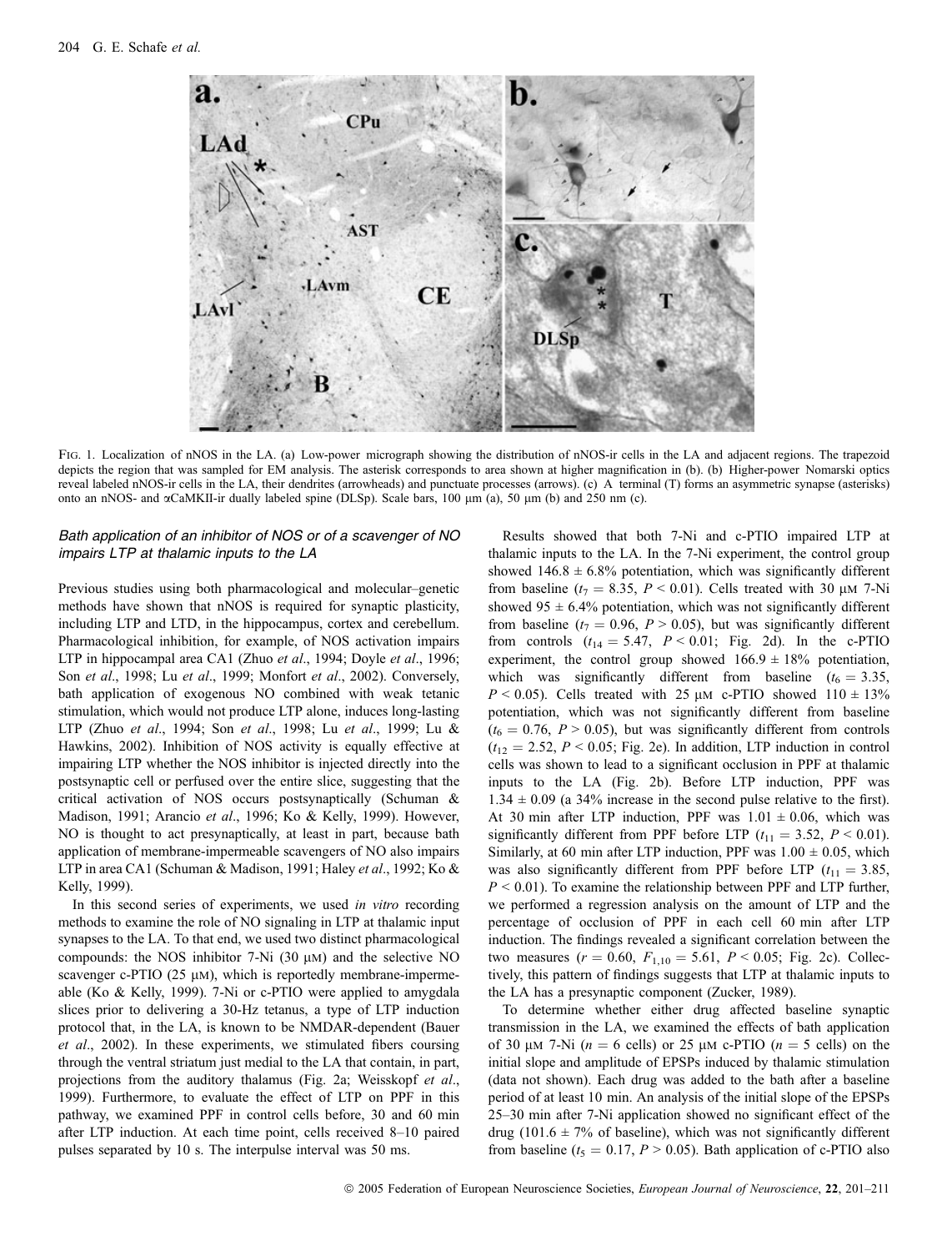

FIG. 2. LTP at thalamic inputs to the LA requires NO signaling. (a) Schematic of the amygdala slice preparation, showing placement of stimulating and recording electrodes. Recordings were made just below the site of termination of auditory thalamic fibers terminating in the LA. IC, internal capsule; OT, optic tract; EC, external capsule. (b) Paired-pulse facilitation at thalamic inputs to the LA before (PRE-), 30 min and 60 min after LTP induction (ten at each time point;  $n = 12$ cells). Each cell was given two stimulations that were spaced 50 ms apart, and the second pulse was expressed as a percentage of the first pulse. Representative traces are shown on the left. (c) Correlation between LTP (% of baseline) and percentage occlusion of PPF. (d) Mean ( $\pm$  SEM) percentage EPSP slope (relative to baseline) in cells treated with vehicle  $(n = 8)$ ; black circles) or 30  $\mu$ m 7-Ni  $(n = 8)$ ; grey circles). Traces from an individual experiment before and 50 min after tetanic stimulation are shown in the inset. (e) Mean ( $\pm$  SEM) percentage EPSP slope (relative to baseline) in cells treated with vehicle ( $n = 7$ ; black circles) or 25  $\mu$ m c-PTIO ( $n = 7$ ; grey circles). Traces from an individual experiment before and 50 min after tetanic stimulation are shown in the inset.

failed to affect significantly the slope of EPSPs  $(96.7 \pm 6.8\%$  of baseline,  $t_4 = 0.04$ ,  $P > 0.05$ ). Thus, 7-Ni and c-PTIO impair LTP at thalamic inputs to the LA, without affecting baseline transmission alone.

## Inhibition of NO signaling in the LA impairs memory formation of auditory Pavlovian fear conditioning

To examine the role of NO signaling in Pavlovian fear conditioning, we gave rats intra-amygdala infusions of either 7-Ni or c-PTIO prior to auditory fear conditioning. In preliminary experiments, we determined the optimal dose of 7-Ni that was necessary to impair fear conditioning (Fig. 3a). Rats in that experiment were given intra-amygdala infusions of  $50\%$  DMSO vehicle or multiple doses of  $7\text{-Ni}$  (0.01, 0.1 or 1.0 µg per side) 30 min prior to a single tone–shock pairing. Retention of auditory fear conditioning was assessed the following day  $(\sim 24$  h later). Findings revealed that 7-Ni dose-dependently impaired retention of auditory fear conditioning ( $F_{3,32} = 5.08$ ,  $P < 0.05$ ). Post-hoc  $t$ -tests showed that both the 0.1- and 1.0-µg doses of 7-Ni significantly impaired retention relative to vehicle controls and the low dose  $(P < 0.05)$ , but did not differ from each other  $(P > 0.05)$ .

To further examine the effect of NO signaling on memory formation of auditory fear conditioning, rats were given intra-amygdala infusions of vehicle, the highest dose of 7-Ni or c-PTIO  $(1 \mu g)$  30 min prior to five tone–shock pairings. Rats were then tested for retention of auditory fear conditioning 1, 3, 6 and 24 h after training (see Fig. 3b). The findings revealed that the level of post-shock freezing obtained during training was not affected by either 7-Ni or c-PTIO (Fig. 3c). The anova (drug by trials) showed a significant effect of trials  $(F_{4,104} = 47.28, P \le 0.01)$ , and a significant drug by trials interaction  $(F_{8,104} = 2.52, P \le 0.05)$ . Duncan's *t*-test showed that relative to vehicle controls there was a modest yet significant reduction in postshock freezing in 7-Ni- and c-PTIO-treated rats after the first trial  $(P < 0.05)$  and in c-PTIO-treated rats on the second trial  $(P < 0.05)$ , but no differences were observed on subsequent trials  $(P > 0.05)$ . Consistent with that finding, auditory fear memory tested 1 or 3 h later was found to be intact (Fig. 3d and e). The anova (drug by trials) for fear memory at 1 h showed a non-significant effect of drug  $(F_{2,26} = 1.41)$ , trials  $(F_{2,52} = 0.60)$  and for the interaction  $(F<sub>4.52</sub> = 0.41)$ . The ANOVA for fear memory at 3 h showed a significant effect of trials ( $F_{2,52} = 3.2$ ,  $P < 0.05$ ), but the effects for drug ( $F_{2,26} = 1.28$ ) and the interaction ( $F_{4,52} = 0.40$ ) were not significant. At 6 h following conditioning, however, differences began to emerge in the group treated with the highest doses of 7-Ni or c-PTIO (Fig. 3f). The anova for fear memory at 6 h revealed a significant effect of dose ( $F_{2,26} = 4.25$ ,  $P < 0.05$ ), and a significant effect of trials ( $F_{2,52} = 3.46$ ,  $P < 0.05$ ). The interaction was not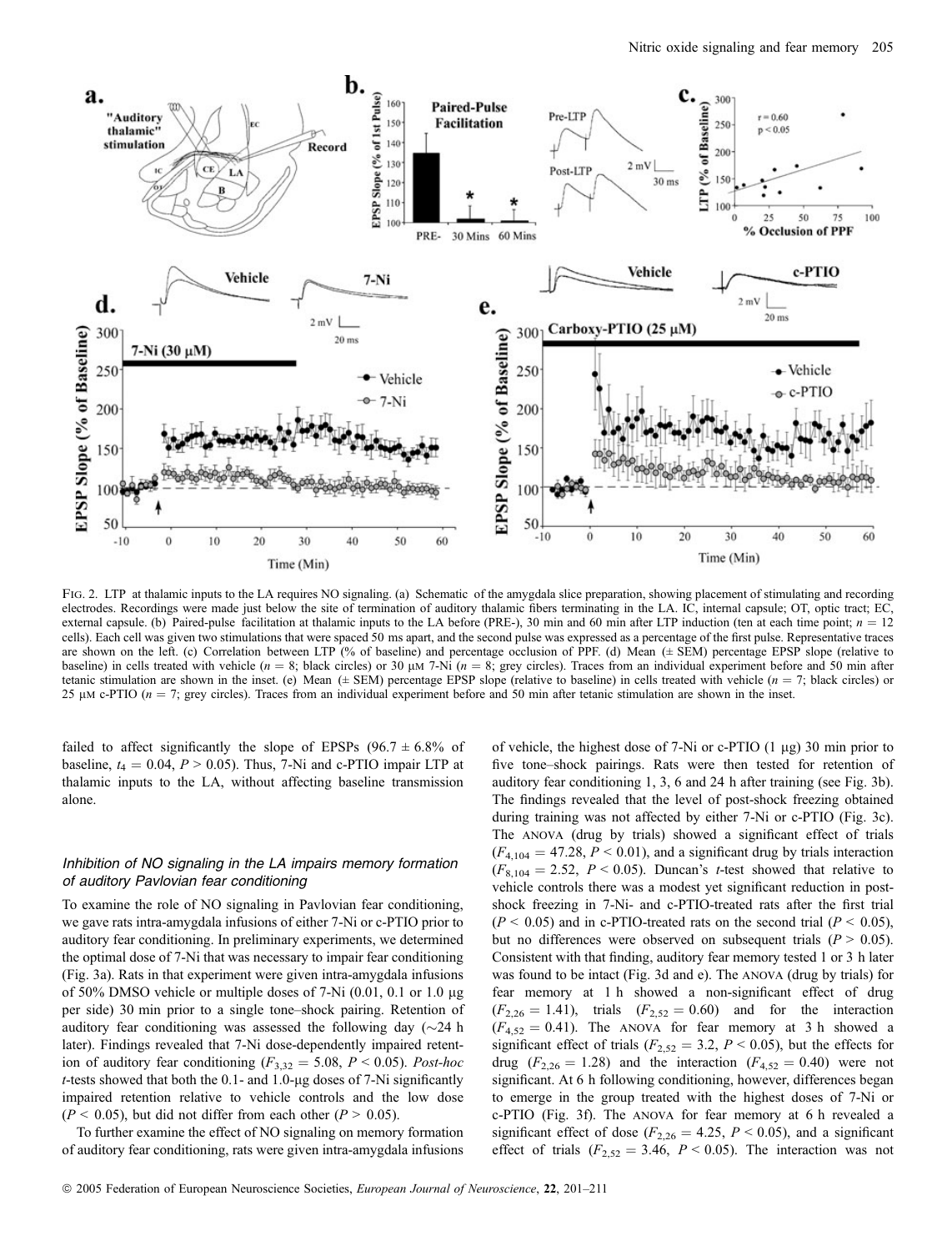

FIG. 3. Auditory fear conditioning requires NO signaling in the LA. (a) Dose–response for 7-Ni. Rats were given intra-LA infusion of vehicle ( $n = 9$ ) or different doses of 7-Ni (0.01, 0.1 or 1.0 µg per side;  $n = 9$  each) 30 min prior to single-trial fear conditioning and tested for retention of auditory fear conditioning 24 h later.  $*P < 0.05$ , relative to the vehicle group. (b) Schematic of the behavioral protocol. Rats were given intra-LA infusion of vehicle, the highest dose of 7-Ni (1 µg) or 1 lg c-PTIO 30 min before five tone–shock pairings. They were then tested for retention of auditory fear conditioning at 1, 3, 6 and 24 h. (c) Mean (± SEM) postshock freezing between conditioning trials in rats given intra-LA infusions of 50% DMSO (vehicle;  $n = 12$ ), 1.0 µg 7-Ni  $(n = 7)$  or 1.0 µg c-PTIO  $(n = 10)$ . (d) Mean (± SEM) auditory fear memory assessed at 1 h following conditioning in the rats from (c). (e) Mean (± SEM) auditory fear memory assessed at 3 h following conditioning in the rats from (c). (f) Mean ( $\pm$  SEM) auditory fear memory assessed at 6 h following conditioning in the rats from (c). (g) Mean ( $\pm$  SEM) auditory fear memory assessed at 24 h following conditioning in the rats from (c). (h) Percentage of STM in each group. Each rat's 24-h memory score is expressed as a percentage of its 1-h memory score.  $*P < 0.05$  relative to vehicle.

significant ( $F_{4,52} = 2.22$ ). This difference became more pronounced the following day (Fig. 3g). The anova for long-term memory (LTM) scores revealed a significant effect for group ( $F_{2,26} = 10.70, P \le 0.01$ ) and trials  $(F_{9,234} = 9.67, P \le 0.01)$ , but not for the interaction  $(F_{18,234} = 0.80)$ . Duncan's *post-hoc t*-tests revealed that significant differences existed between vehicle controls and rats infused with either 7-Ni or c-PTIO on every trial but the second ( $P < 0.05$ ). Thus, intra-LA administration of the NOS inhibitor 7-Ni or the selective NO scavenger c-PTIO impairs memory formation of auditory fear conditioning. The effect, however, is specific to LTM; short-term memory (STM), measured within 1 h after training, is not affected. This pattern of findings is consistent with the interpretation that NO signaling in the LA is required for the long-term retention, or consolidation, of fear memories rather than the initial acquisition of conditioned fear.

Histological verification of cannula placements for the first two behavioral experiments can be viewed below in Fig. 5a and b (see figure legend for details). Cannula tips were observed to lie throughout the LA at various rostro-caudal levels. Only rats with cannula tips at or within the boundaries of the LA were included in the data analysis. In these experiments, we used a total of 59 rats, of which three were removed from the analysis for improper cannula placement.

## Inhibition of NO signaling in the LA has no effect on retrieval or reconsolidation of fear memory

Our initial behavioral experiments showed that NO signaling in the LA was critical for memory formation of auditory fear conditioning. Recent studies, however, have shown that protein synthesis in the amygdala is required to maintain a fear memory once it is retrieved (Nader et al., 2000), a process that has become known as 'reconsolidation'. In this final series of experiments, we examined the role of NO signaling in retrieval and reconsolidation of auditory fear conditioning.

The protocol for the reconsolidation experiment is shown in Fig. 4a. Rats were first habituated and conditioned with five tone–shock pairings as before. Twenty-four hours after conditioning, rats received intra-amygdala infusions of vehicle (50% DMSO;  $0.5 \mu L$ ), the highest dose of 7-Ni  $(1 \mu g)$  or c-PTIO  $(1 \mu g)$  30 min prior to a single reactivation (retrieval) test. To examine the effects of blockade of NO signaling on subsequent retention of conditioned fear, rats were then tested for retention of auditory fear conditioning at 1 and 24 h after the reactivation trial. To maintain consistency with previous terminology (Nader *et al.*, 2000), we refer here to the 1-h test as post-reactivation STM (PR-STM) and the 24-h test as post-reactivation LTM (PR-LTM).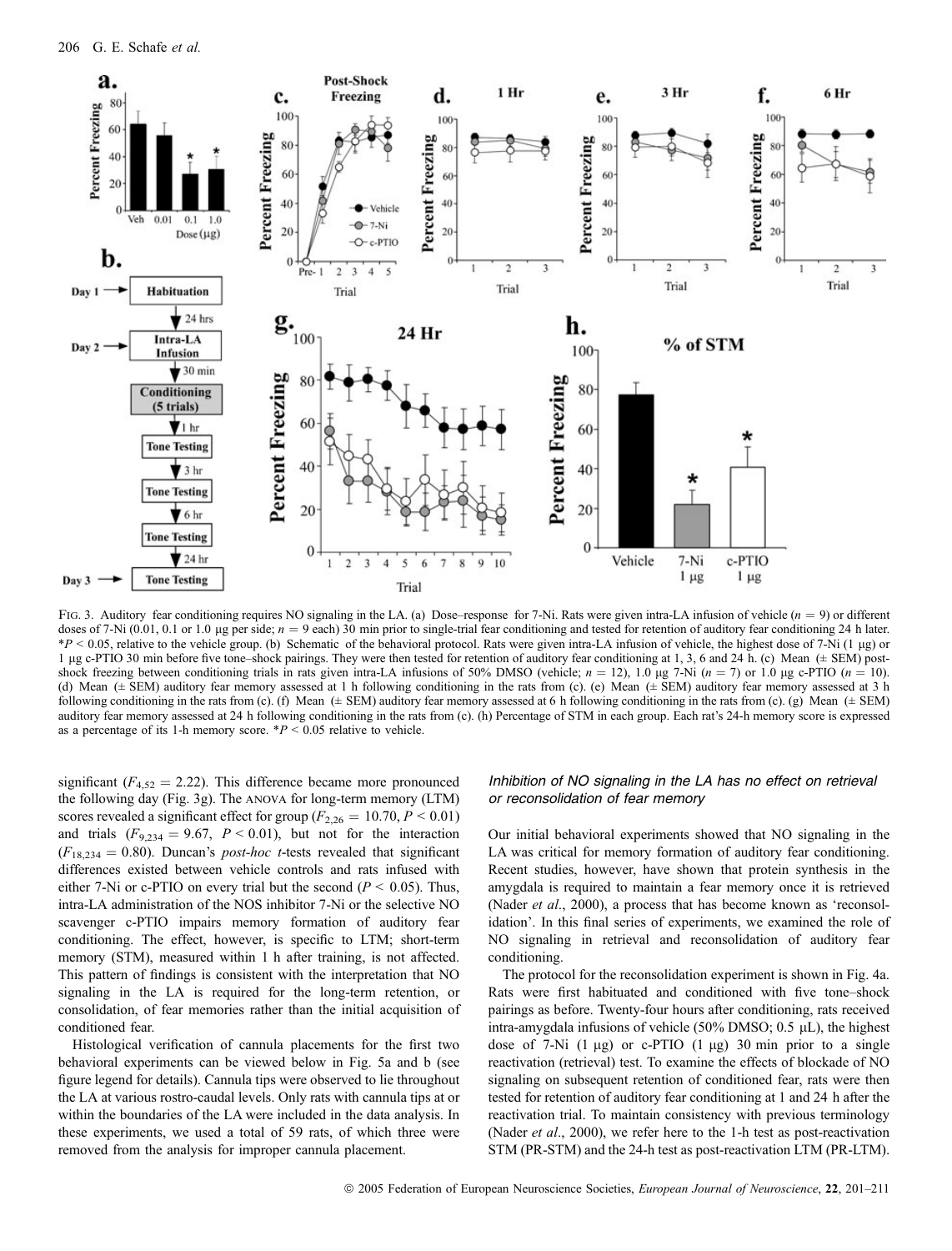

Fig. 4. Retrieval and reconsolidation of auditory fear conditioning do not require NO signaling in the LA. (a) Schematic of reconsolidation behavioral protocol. Rats were trained with five tone–shock pairings. Twenty-four hours later they received an intra-LA infusion of vehicle  $(n = 7)$ , the highest dose of 7-Ni (1 µg;  $n = 8$ ) or 1 µg c-PTIO ( $n = 8$ ) 30 min before a single tone retention (reactivation) test. They were then tested for retention of auditory fear conditioning at 1 and 24 h after the reactivation test. (b) Mean  $(±$  SEM) post-shock freezing between conditioning trials. (c) Mean  $(±$  SEM) auditory fear memory assessed during the reactivation trial  $\sim$ 24 h after training. (d) Mean (± SEM) auditory fear memory assessed at 1 h following the reactivation trial ('post-reactivation short-term memory', PR-STM). (e) Mean ( $\pm$  SEM) auditory fear memory assessed at 24 h following the reactivation trial ('post-reactivation long-term memory', PR-LTM). (F) Percentage of PR-STM in each group. Each rat's 24-h PR-LTM score is expressed as a percentage of its 1-h PR-STM score.

The findings revealed that neither 7-Ni nor c-PTIO impaired retrieval or reconsolidation of auditory fear conditioning. Rats in each group conditioned normally, as evidenced by post-shock freezing (Fig. 4B), and each group showed equivalent retrieval of the fear memory during the reactivation trial on the following day after infusion of either drug (Fig. 4c). The anova for post-shock freezing scores showed only a significant effect for trials  $(F_{4,80} = 17.09,$  $P < 0.01$ ). The effects for drug ( $F_{2,20} = 1.25$ ) and the interaction  $(F_{8,80} = 0.42)$  were not significant. The ANOVA for the reactivation trial also showed a significant effect for trials (freezing during the pre-CS period vs. freezing during the CS;  $F_{1,20} = 711.28$ ,  $P \le 0.01$ ), but the effect of drug ( $F_{2,20} = 0.62$ ) or the interaction ( $F_{2,20} = 0.62$ ) were not significant. Thus, NO signaling in the LA is not required for normal expression or retrieval of auditory fear conditioning. Furthermore, fear memory was intact on subsequent retrieval tests. The anova for the PR-STM test revealed no effects for the drug  $(F_{2,20} = 0.21)$ , for trials  $(F_{2,40} = 1.39)$  or for the interaction  $(F_{4,40} = 1.18)$ . The ANOVA for the PR-LTM test showed only an effect of trials  $(F_{7,140} = 16.81, P < 0.01)$ . The effect for drug  $(F_{2,20} = 0.02)$  and the interaction  $(F_{14,140} = 0.71)$  were not significant.

Histological verification of cannula placements for the reconsolidation experiment is given in Fig. 5c (see figure legend for details). As before, only rats with cannula tips at or within the boundaries of the LA were included in the data analysis. In these experiments, we used a total of 23 rats, all of which had correct placements.

#### **Discussion**

The present study examined the contribution of NO signaling to fear conditioning. In other memory systems, NO has been hypothesized to serve as a retrograde messenger that engages presynaptic aspects of plasticity. Using a multifaceted approach, we have shown that nNOS, the enzyme which generates NO, is localized in LA neurons, and that NO signaling is required for synaptic plasticity and memory formation of auditory fear conditioning in the LA.

Nearly all of the studies that have examined the cellular mechanisms underlying fear conditioning have focused on postsynaptically mediated events in the LA, including the roles of membrane receptors and channels (NMDARs, L-type VGCCs), protein kinases ( $\alpha$ CaMKII, Akt, PKA, MAPK), transcription factors (CREB), and RNA and protein synthesis (Miserendino et al., 1990; Kim et al., 1991; Campeau et al., 1992; Bailey et al., 1999; Goosens et al., 2000; Schafe & LeDoux, 2000; Schafe et al., 2000; Josselyn et al., 2001; Lin et al., 2001; Rodrigues et al., 2001; Bauer et al., 2002; Rodrigues et al., 2004). There is growing evidence, however, that suggests that synaptic plasticity and memory formation in the LA involves a presynaptic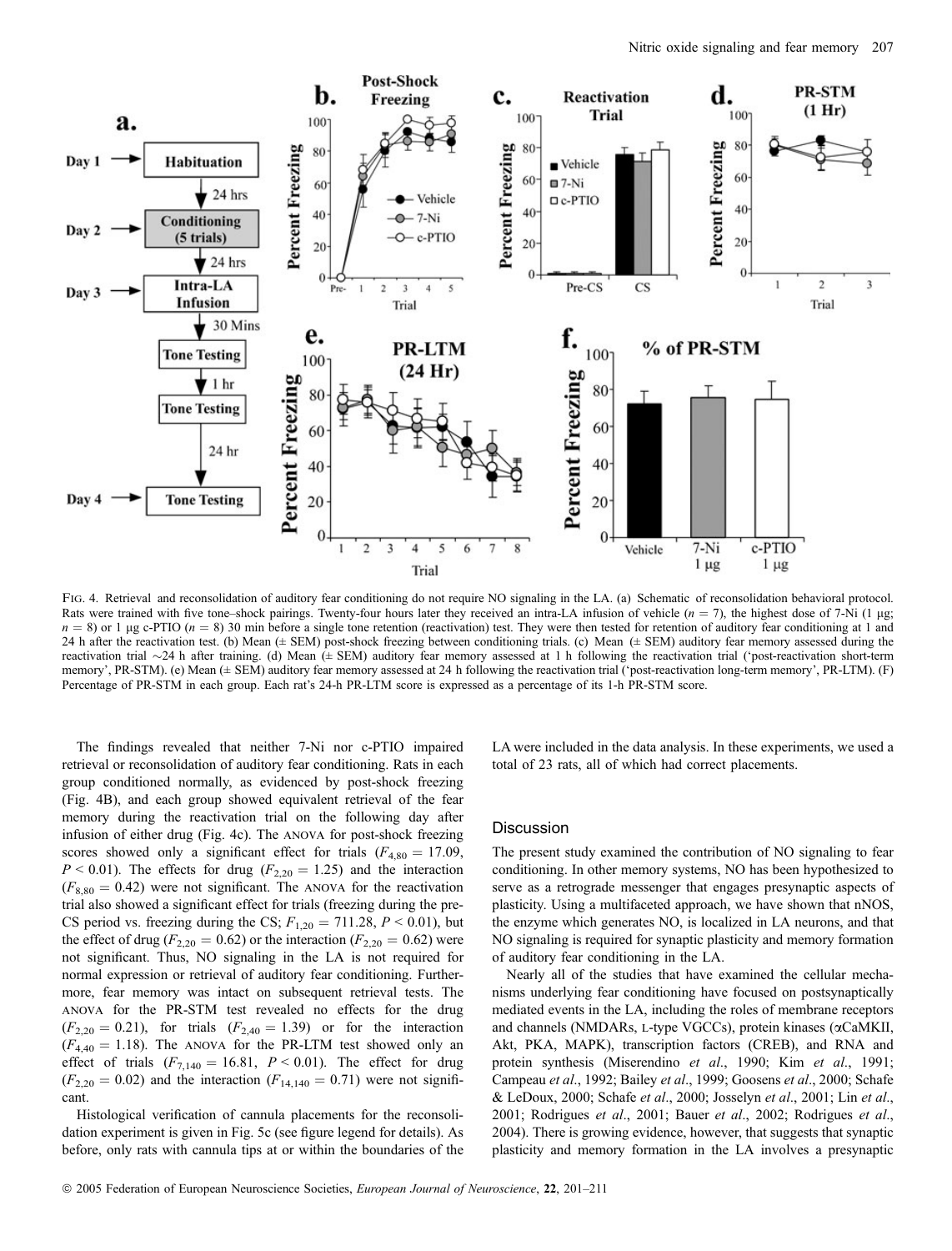

Fig. 5. Histological verification of cannula placements. (a) Cannula tip placements from rats trained with a single pairing and tested for LTM 24 h later (see Fig. 3a). Rats were infused with ACSF (black squares), 0.01 µg 7-Ni (grey squares), 0.1 µg 7-Ni (grey circles) or 1.0 µg 7-Ni (black circles). (b) Cannula tip placements from rats in Fig. 3c–h. Rats were infused with ACSF (black squares), 1.0 µg 7-Ni (grey circles) or 1.0 µg c-PTIO (white circles). (c) Cannula tip placements from rats in the reconsolidation experiment (see Fig. 4). Rats were infused with ACSF (black squares), 1.0 µg 7-Ni (grey circles) or 1.0 µg c-PTIO (white circles). Panels adapted from Paxinos & Watson (1997).

process. Huang & Kandel (1998), for example, observed that LTP occludes PPF at cortical inputs to the LA, a type of short-term plasticity that is largely believed to be presynaptic (Zucker, 1989). They also showed that bath application, but not postsynaptic injection, of a protein kinase A (PKA) inhibitor impaired LTP in LA neurons (Huang & Kandel, 1998). Conversely, bath application of forskolin, a PKA activator, in the presence of antagonists of postsynaptic NMDAR and AMPAR receptors, induced LTP and occluded PPF at cortical inputs (Huang & Kandel, 1998), suggesting that the presynaptic component of LTP in this pathway is PKA-dependent. More recently, Tsvetkov et al. (2002) showed that auditory fear conditioning itself, in addition to LTP, occludes PPF at cortical inputs to LA, a finding consistent with that of McKernan & Shinnick-Gallagher (1997). Collectively, these findings suggest that both synaptic plasticity and memory formation in the LA involve a presynaptic component in addition to a postsynaptic component, and that a complete understanding of the cellular and biochemical basis of fear conditioning will require attention to both of these processes.

## Anatomical localization of nNOS in the LA

The anatomical basis for a role of NO in hippocampal synaptic plasticity has been controversial. The conclusions of early studies pointing to a role for NO signaling in LTP in area CA1 were tempered by anatomical studies that failed to find evidence of nNOS in CA1 pyramidal cells (Bredt et al., 1991). Later studies, however, using more gentle fixation protocols did find evidence of nNOS in CA1 pyramidal cell dendrites and spines (Wendland et al., 1994; Burette et al., 2002). Consistent with both sets of findings, our anatomical experiments revealed that the most abundant nNOS label in the LA appeared to be confined to medium to large multipolar cells that have the morphological characteristics of interneurons. However, at the EM level, we also observed nNOS label in cells that had the characteristics of pyramidal cells. Furthermore, our double-label EM analysis showed that at least in some cases nNOS was co-localized in LA dendrites and spines with aCaMKII, a marker of excitatory neurons. Although we were able to find fewer examples of dual labeled NOS and aCaMKII processes, two methodological issues should be kept in mind when considering these findings. First, because immunogold does not adequately penetrate below the tissue surface, our analysis of  $\alpha$ CaMKII-ir synapses was restricted to the surface-most portion of the tissue section, which constrains our sample considerably. Second, as in the hippocampus, it remains possible that the use of the stronger fixative that is required for aCaMKII immunoreactivity and EM analysis reduced our ability to detect NOS-ir in excitatory cells and spines. These considerations aside, our anatomical observations provide at least partial support for the possibility that NO is generated in spines of LA pyramidal cells during synaptic plasticity and fear conditioning and serves as a retrograde messenger to engage presynaptic aspects of plasticity.

#### NO signaling and amygdala LTP

The NO–cGMP–PKG signaling pathway has been widely implicated in synaptic plasticity in the hippocampus and cerebellum (Zhuo et al., 1994; Doyle et al., 1996; Son et al., 1998; Lu et al., 1999; Monfort et al., 2002), although its exact role in the hippocampus has remained controversial. Although NO signaling has clearly been implicated in CA1 in many studies, others have observed that the effects of NOS inhibitors are sensitive to temperature and age (Williams et al., 1993) or the intensity of the LTP induction protocol (Haley et al., 1993). In our electrophysiological experiments, we examined the role of NO signaling in amygdala LTP using an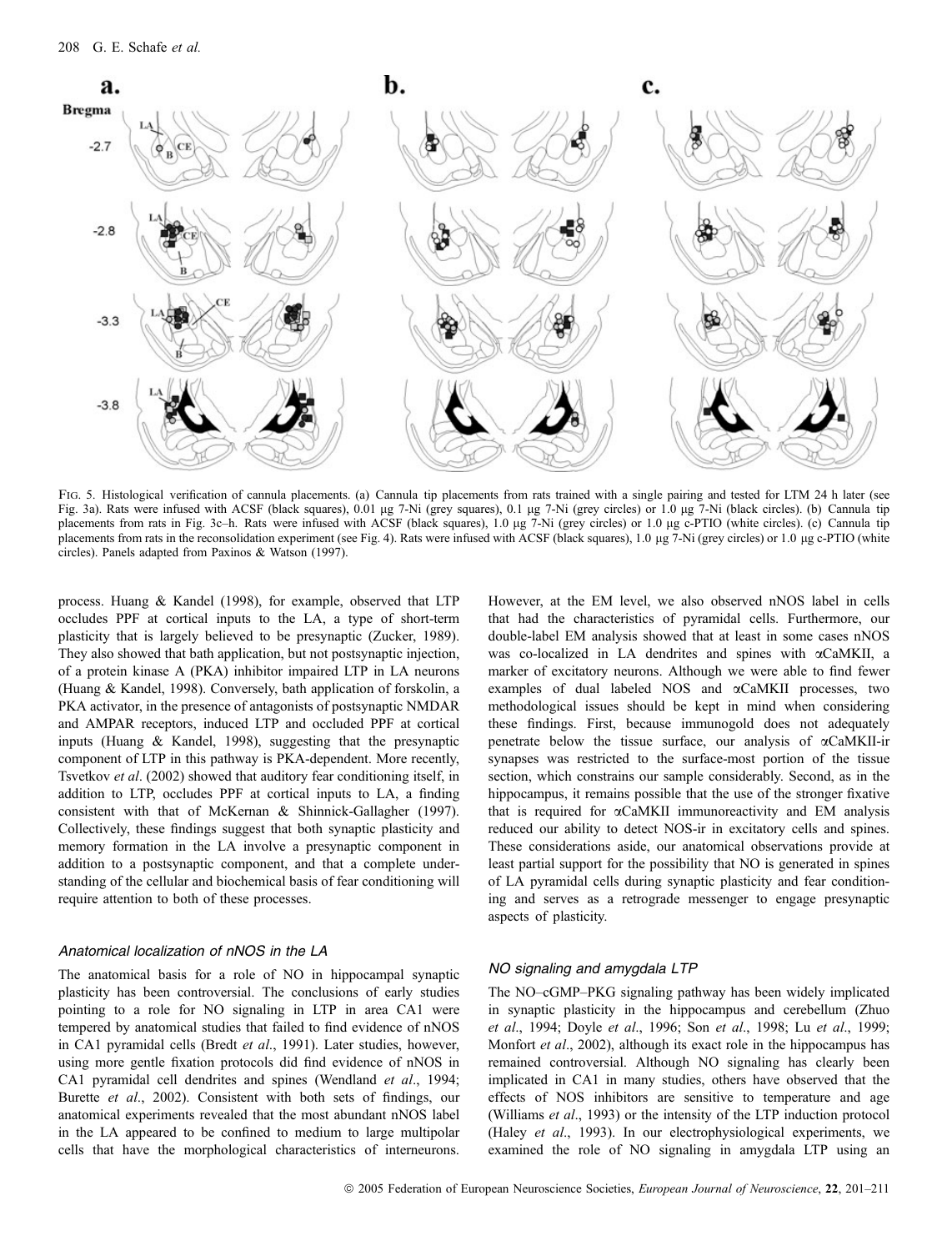NMDAR-dependent 30-Hz tetanus protocol (Bauer et al., 2002). Our findings revealed that this induction protocol occluded PPF at thalamic input synapses to the LA, suggesting that LTP at these synapses has a presynaptic component. In addition, bath application of either the NOS inhibitor 7-Ni or the NO scavenger c-PTIO effectively impaired LTP at thalamic inputs (Fig. 2), without having effect on baseline EPSPs alone. Given that c-PTIO is reportedly membrane-impermeable (Ko & Kelly, 1999), these findings strongly imply that both NOS activation and extracellular release of NO is required for synaptic plasticity in the LA. Although we contend that our PPF and LTP deficits were observed at 'thalamic' inputs to the LA, it should be kept in mind that this conclusion is based on observations that our site of stimulation, the ventral striatum, contains fibers that originate, at least in part, in the auditory thalamus (Weisskopf et al., 1999). Additional in vivo experiments utilizing actual stimulation of the auditory thalamus will be required to make definitive statements about the role of NO signaling at thalamic input synapses to the LA.

Our electrophysiological findings stand in contrast to at least one early study that failed to find a role for NO signaling at cortical inputs to the LA (Watanabe et al., 1995). Thus, although that study used only a single dose and a different LTP induction protocol (100 Hz), our ability to impair LTP at thalamic inputs might suggest a fairly specific role for NO signaling at thalamo-LA synapses. This is also the case in the hippocampus, where LTP at apical, but not basilar, synapses on CA1 pyramidal cells requires NO signaling (O'Dell et al., 1994; Son et al., 1996). If such pathway specificity were true, it would appear to stand in contrast to an earlier study indicating that both the thalamo-LA and cortical-LA input pathways are equipotential for fear conditioning (Romanski & LeDoux, 1992). However, it also remains possible that our ability to impair amygdala LTP using NOS inhibitors is unique to our use of the relatively weak, NMDAR-dependent 30-Hz LTP induction protocol. Stronger protocols, including 100-Hz and pairing protocols that are less sensitive to NMDAR blockade (Huang & Kandel, 1998; Bauer et al., 2002), may not be NO-dependent. Additional experiments carried out in each input pathway will be needed to examine these questions further.

As in previous studies that have directly examined the relationship between LTP and memory in the amygdala, LTP in our slices treated with either 7-Ni or c-PTIO decayed with a much faster time course than fear memory after the same manipulations. This is not a novel finding but is in fact quite common in the LTP–behavior literature (Schafe et al., 2001). Many compounds that impair LTM but not STM have been shown to block LTP within minutes after induction. In the in vitro amygdala preparation, for example, bath application of inhibitors of protein synthesis, PKA or ERK/MAPK activity begins to impair LTP immediately after induction (Huang et al., 2000), whereas intra-amygdala infusion of the same compounds in behavioral experiments produces memory deficits that emerge between 6 and 24 h after conditioning (Schafe & LeDoux, 2000; Schafe et al., 2000). In thinking about this discrepancy, it is important to note that induction of LTP in the LA using artificial high-frequency stimulation of afferent input pathways is not a substitute for fear conditioning. Rather, fear conditioning and LTP are two types of stimulation that induce plasticity in the LA that happen to share a common biochemical mechanism. In this sense, LTP is a useful tool to uncover biochemical mechanisms that might underlie fear conditioning. However, it is clear that a complete understanding of how synaptic plasticity in the LA and fear conditioning are related will require attention to the relationship between naturally occurring plasticity in the LA and fear memory formation.

#### NO signaling and fear memory

Nitric oxide and/or its downstream effectors have been implicated in a number of hippocampal- and cerebellar-dependent learning and memory tasks (Chapman et al., 1992; Holscher & Rose, 1992; Bohme et al., 1993; Holscher, 1994; Bernabeu et al., 1995, 1996, 1997; Holscher et al., 1996; Suzuki et al., 1996; Zou et al., 1998). Few studies, however, have examined the role of NO signaling in amygdala-dependent learning, although Maren (1998) failed to find effects on contextual fear conditioning using a systemically administered NOS inhibitor. In our behavioral experiments, we examined the role of NO signaling specifically in auditory fear conditioning and in the amygdala. We found that intra-LA infusion of either the NOS inhibitor 7-Ni or the NO scavenger c-PTIO impaired fear memory formation. Specifically, LTM was impaired, whereas STM, measured within hours of training, was intact. The fact that fear acquisition and STM formation was left intact after NO manipulations rules out possible non-specific explanations of the drug effect, including the possibility that 7-Ni or c-PTIO disrupted fear acquisition by impairing sensory and/or performance factors, including the ability of the amygdala to process tone and shock information. Intact acquisition and STM formation also rules out potential effects of intra-LA infusion of NOS inhibitors on motivational factors that might interfere with fear conditioning. A previous study has shown that intra-LA infusion of an NOS inhibitor produces an anxiogenic state in rats as measured by the elevated plus maze (Monzón et al., 2001). Given the fact that anxiogenic drugs, including dopamine receptor agonists (Sullivan et al., 2003), adrenergic agonists (Davis et al., 1979) and acutely administered SSRIs (Burghardt et al., 2004), are all known to facilitate, rather than impair, fear conditioning, our results are not consistent with this finding. Rather, our findings suggest that memory formation of auditory fear conditioning, like LTP at auditory thalamic inputs to the LA, requires NOS activation and the extracellular release of NO in the amygdala. Furthermore, when considered together with the results of Maren (1998), our findings might suggest that there is some specificity with respect to the biochemical mechanisms that underlie auditory and contextual fear conditioning. Additional experiments will be required to explore this possibility further.

In our experiments, inhibition of NO signaling in the LA impaired the initial formation of a fear memory, but not reactivation or reconsolidation of auditory fear conditioning. These latter findings provide an important additional series of controls for the initial behavioral experiments. Under the influence of both compounds, rats exhibited normal retrieval of the memory, indicating that neither compound interferes with auditory processing in the amygdala. In addition, the fact that memory remained intact 24 h later suggests that infusion of either of these compounds did not produce memory deficits in the initial behavioral experiments by somehow non-specifically competing with freezing 24 h after infusion. Importantly, these are also the first data, of which we are aware, that suggest that initial memory formation and reconsolidation of fear conditioning can be distinguished at the biochemical level. Previous studies have suggested that the mechanisms that underlie consolidation and reconsolidation might be similar (for a review see Nader, 2003). These studies, however, have all focused on signaling pathways in the postsynaptic cell, including MAP kinase (Duvarci et al., 2005), protein synthesis (Nader et al., 2000; Duvarci et al., 2005) and the transcription factor CREB (Kida et al., 2002). This pattern of findings might suggest that the reconsolidation process is exclusively postsynaptic, whereas initial memory formation involves plasticity at both sides of the synapse.

The results of the present study clearly suggest that NO signaling underlies synaptic plasticity and fear memory formation in the LA.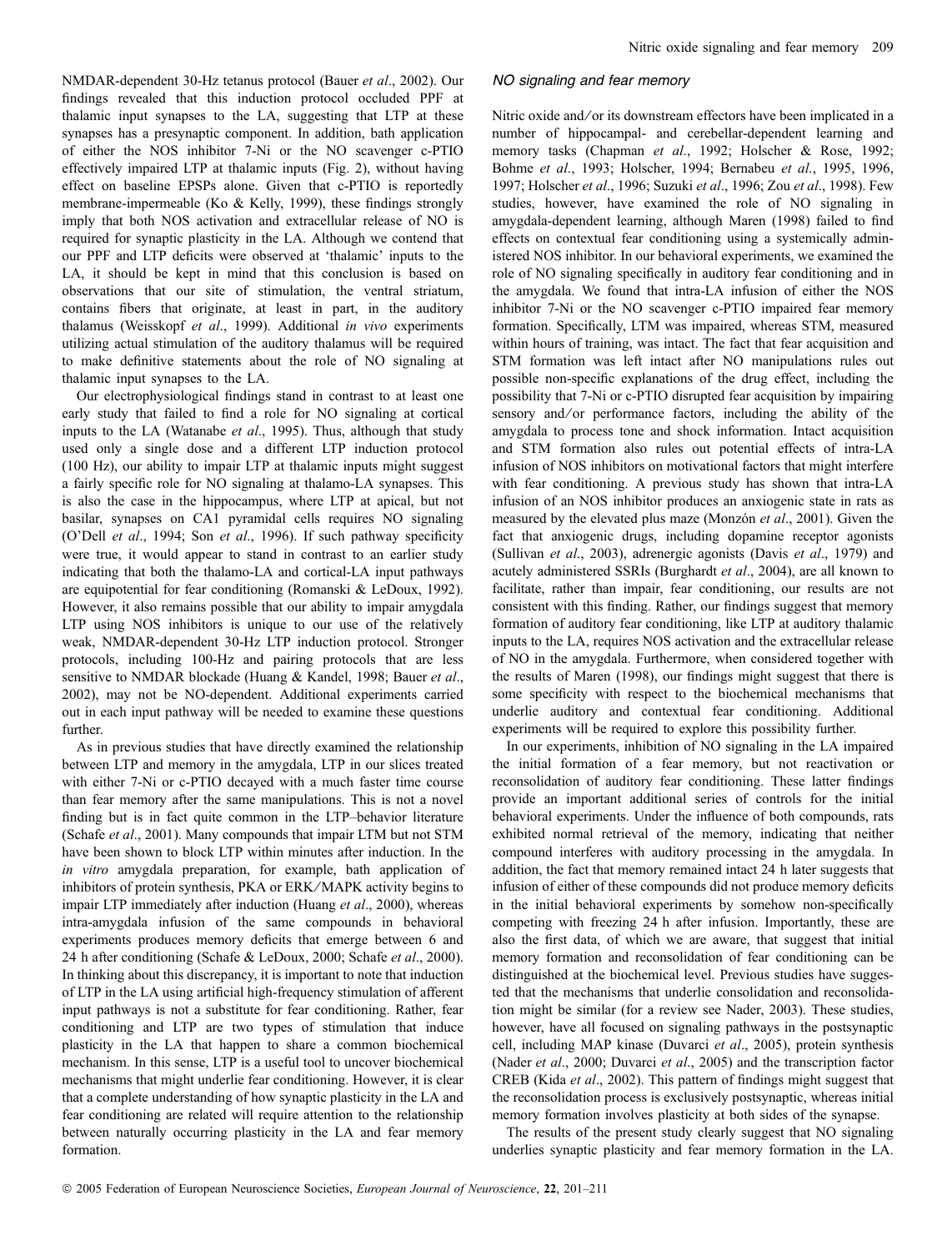## 210 G. E. Schafe et al.

These findings provide a potential biochemical mechanism whereby postsynaptically mediated events in the LA can engage presynaptic aspects of plasticity during fear conditioning and make an additional contribution towards understanding the cellular and molecular processes underlying emotional memory formation in the amygdala.

#### Acknowledgements

This research was supported in part by MH 62519 and NSF0444632 (to G.E.S.) and by MH 46516, MH 00956, MH 39774, MH 11902 and MH 570161 (to J.E.L.). The work was also supported by a grant from the W.M. Keck Foundation to New York University.

#### Abbreviations

7-Ni, 7-nitroindazole; CaMKII, calcium ⁄ calmodulin-dependent protein kinase II; c-PTIO, 2-(4-carboxyphenyl)-4,4,5,5-tetramethylimidazoline-1-oxyl-3 oxide; EM, electron microscopy; LA, lateral nucleus of the amygdala; LTM, long-term memory; LTP, long-term potentiation; NMDAR, N-methyl-D-aspartate receptor; nNOS, neuronal nitric oxide synthase; NO, nitric oxide; PKA, protein kinase A; PKG, protein kinase G; PPF, paired pulse facilitation; STM, short-term memory.

#### **References**

- Arancio, O., Antonova, I., Gambaryan, S., Lohmann, S.M., Wood, J.S., Lawrence, D.S. & Hawkins, R.D. (2001) Presynaptic role of cGMPdependent protein kinase during long-lasting potentiation. J. Neurosci., 21, 143–149.
- Arancio, O., Kiebler, M., Lee, C.J., Lev-Ram, V., Tsien, R.Y., Kandel, E.R. & Hawkins, R.D. (1996) Nitric oxide acts directly in the presynaptic neuron to produce long-term potentiation in cultured hippocampal neurons. Cell, 87, 1025–1035.
- Bailey, D.J., Kim, J.J., Sun, W., Thompson, R.F. & Helmstetter, F.J. (1999) Acquisition of fear conditioning in rats requires the synthesis of mRNA in the amygdala. Behav. Neurosci., 113, 276–282.
- Bauer, E.P., Schafe, G.E. & LeDoux, J.E. (2002) NMDA receptors and L-type voltage-gated calcium channels contribute to long-term potentiation and different components of fear memory formation in the lateral amygdala. J. Neurosci., 22, 5239–5249.
- Bernabeu, R., de Stein, M.L., Fin, C., Izquierdo, I. & Medina, J.H. (1995) Role of hippocampal NO in the acquisition and consolidation of inhibitory avoidance learning. Neuroreport, 6, 1498–1500.
- Bernabeu, R., Schmitz, P., Faillace, M.P., Izquierdo, I. & Medina, J.H. (1996) Hippocampal cGMP and cAMP are differentially involved in memory processing of inhibitory avoidance learning. Neuroreport, 7, 585–588.
- Bernabeu, R., Schroder, N., Quevedo, J., Cammarota, M., Izquierdo, I. & Medina, J.H. (1997) Further evidence for the involvement of a hippocampal cGMP ⁄ cGMP-dependent protein kinase cascade in memory consolidation. Neuroreport, 8, 2221–2224.
- Blair, H.T., Schafe, G.E., Bauer, E.P., Rodrigues, S.M. & LeDoux, J.E. (2001) Synaptic plasticity in the lateral amygdala: a cellular hypothesis of fear conditioning. Learn. Mem., 8, 229–242.
- Bohme, G.A., Bon, C., Lemaire, M., Reibaud, M., Piot, O., Stutzmann, J.M., Doble, A. & Blanchard, J.C. (1993) Altered synaptic plasticity and memory formation in nitric oxide synthase inhibitor-treated rats. Proc. Natl Acad. Sci. USA, 90, 9191–9194.
- Bredt, D.S., Glatt, C.E., Hwang, P.M., Fotuhi, M., Dawson, T.M. & Snyder, S.H. (1991) Nitric oxide synthase protein and mRNA are discretely localized in neuronal populations of the mammalian CNS together with NADPH diaphorase. Neuron, 7, 615–624.
- Bredt, D.S., Hwang, P.M. & Snyder, S.H. (1990) Localization of nitric oxide synthase indicating a neural role for nitric oxide. Nature, 347, 768–770.
- Bredt, D.S. & Snyder, S.H. (1992) Nitric oxide, a novel neuronal messenger. Neuron, 8, 3–11.
- Brenman, J.E. & Bredt, D.S. (1997) Synaptic signaling by nitric oxide. Curr. Opin. Neurobiol., 7, 374–378.
- Burette, A., Zabel, U., Weinberg, R.J., Schmidt, H.H. & Valtschanoff, J.G. (2002) Synaptic localization of nitric oxide synthase and soluble guanylyl cyclase in the hippocampus. J. Neurosci., 22, 8961–8970.
- Burghardt, N.S., Sullivan, G.M., McEwan, B.S., Gorman, J.M. & LeDoux, J.E. (2004) The selective serotonin reuptake inhibitor citalopram increases fear after acute treatment but reduces fear with chronic treatment: a comparison with tianeptine. Biol. Psychiatry, 15, 1171-1178.
- Campeau, S., Miserendino, M.J. & Davis, M. (1992) Intra-amygdala infusion of the N-methyl-D-aspartate receptor antagonist AP5 blocks acquisition but not expression of fear-potentiated startle to an auditory conditioned stimulus. Behav. Neurosci., 106, 569–574.
- Carlsen, J. (1988) Immunocytochemical localization of glutamate decarboxylase in the rat basolateral amygdaloid nucleus, with special reference to GABAergic innervation of amygdalostriatal projection neurons. J. Comp. Neurol., 273, 513–526.
- Chapman, P.F., Atkins, C.M., Allen, M.T., Haley, J.E. & Steinmetz, J.E. (1992) Inhibition of nitric oxide synthesis impairs two different forms of learning. Neuroreport, 3, 567–570.
- Davis, M., Redmond, D.E. & Baraban, J.M. (1979) Noradrenergic agonists and antagonists: effects on conditioned fear as measured by the potentiated startle paradigm. Psychopharmacology, 65, 111-118.
- Denninger, J.W. & Marletta, M.A. (1999) Guanylate cyclase and the. NO/cGMP signaling pathway. Biochim. Biophys. Acta, 1411, 334-350.
- Doyle, C., Holscher, C., Rowan, M.J. & Anwyl, R. (1996) The selective neuronal NO synthase inhibitor 7-nitro-indazole blocks both long-term potentiation and depotentiation of field EPSPs in rat hippocampal CA1 in vivo. J. Neurosci., 16, 418–424.
- Duvarci, S., Nader, K. & LeDoux, J.E. (2005) Activation of extracellular signal-regulated kinase- mitogen-activated protein kinase cascade in the amygdala is required for memory reconsolidation of auditory fear conditioning. Eur. J. Neurosci., 21, 283–289.
- Farb, C.R. & LeDoux, J.E. (1997) NMDA and AMPA receptors in the lateral nucleus of the amygdala are postsynaptic to auditory thalamic afferents. Synapse, 27, 106–121.
- Goosens, K.A., Holt, W. & Maren, S. (2000) A role for amygdaloid PKA and PKC in the acquisition of long-term conditional fear memories in rats. Behav. Brain Res., 114, 145–152.
- Haley, J.E., Malen, P.L. & Chapman, P.F. (1993) Nitric oxide synthase inhibitors block long-term potentiation induced by weak but not strong tetanic stimulation at physiological brain temperatures in rat hippocampal slices. Neurosci. Lett., 17, 85-88.
- Haley, J.E., Wilcox, G.L. & Chapman, P.F. (1992) The role of nitric oxide in hippocampal long-term potentiation. Neuron, 8, 211–216.
- Hawkins, R.D. (1996) NO honey, I don't remember. Neuron, 16, 465–467.
- Hawkins, R.D., Kandel, E.R. & Siegelbaum, S.A. (1993) Learning to modulate transmitter release: themes and variations in synaptic plasticity. Annu. Rev. Neurosci., 16, 625–665.
- Hawkins, R.D., Son, H. & Arancio, O. (1998) Nitric oxide as a retrograde messenger during long-term potentiation in hippocampus. Prog. Brain Res., 118, 155–172.
- Holscher, C. (1994) 7-Nitro indazole, a neuron-specific nitric oxide synthase inhibitor, produces amnesia in the chick. Learn. Mem., 1, 213–216.
- Holscher, C., McGlinchey, L., Anwyl, R. & Rowan, M.J. (1996) 7-Nitro indazole, a selective neuronal nitric oxide synthase inhibitor in vivo, impairs spatial learning in the rat. Learn. Mem., 2, 267-278.
- Holscher, C. & Rose, S.P.R. (1992) An inhibitor of nitric oxide synthase prevents memory formation in the chick. Neurosci. Lett., 145, 165–167.
- Huang, Y.Y. & Kandel, E.R. (1998) Postsynaptic induction and PKAdependent expression of LTP in the lateral amygdala. Neuron, 21, 169–178.
- Huang, Y.Y., Martin, K.C. & Kandel, E.R. (2000) Both protein kinase A and mitogen-activated protein kinase are required in the amygdala for the macromolecular synthesis-dependent late phase of long-term potentiation. J. Neurosci., 20, 6317–6325.
- Josselyn, S.A., Shi, C., Carlezon, W.A. Jr, Neve, R.L., Nestler, E.J. & Davis, M. (2001) Long-term memory is facilitated by CAMP response elementbinding protein. Overexpression in the amygdala. J. Neurosci., 21, 2404– 2412.
- Kida, S., Josselyn, S.A., de Ortiz, S.P., Kogan, J.H., Chevere, I., Masushige, S. & Silva, A.J. (2002) CREB required for the stability of new and reactivated fear memories. Nat. Neurosci., 5, 348-355.
- Kim, J.J., DeCola, J.P., Landeira-Fernandez, J. & Fanselow, M.S. (1991) N-methyl-D-aspartate receptor antagonist APV blocks acquisition but not expression of fear conditioning. Behav. Neurosci., 105, 126–133.
- Ko, G.Y. & Kelly, P.T. (1999) Nitric oxide acts as a postsynaptic signaling molecule in calcium/calmodulin-induced synaptic potentiation in hippocampal CA1 pyramidal neurons. J. Neurosci., 19, 6784–6794.
- Lin, C.H., Yeh, S.H., Lu, H.Y. & Gean, P.W. (2003) The similarities and diversities of signal pathways leading to consolidation of conditioning